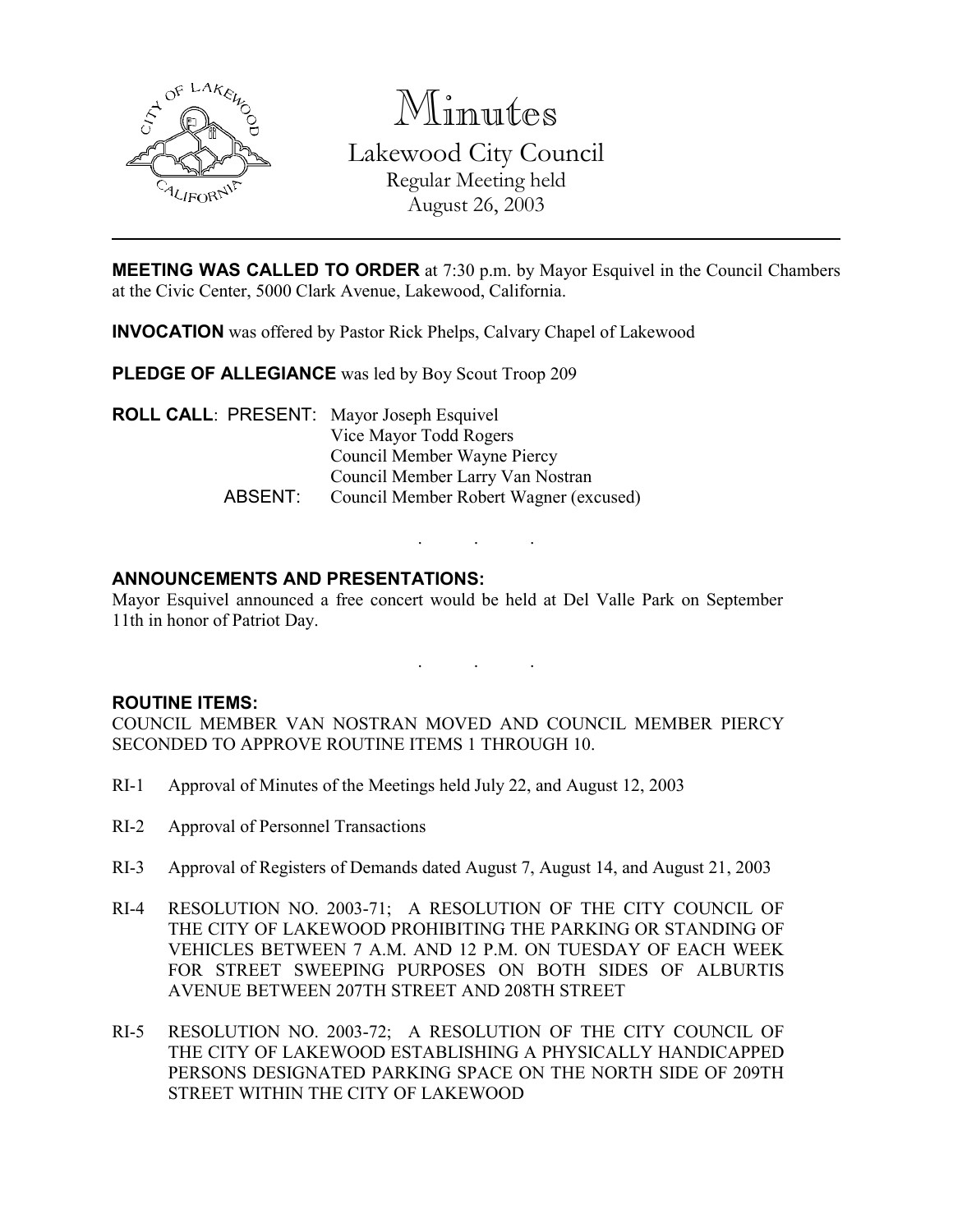City Council Minutes August 26, 2003 Page 2

#### ROUTINE ITEMS: Continued

- RI-6 Approval of Monthly Report of Investment Transactions
- RI-7 Approval of Agreement for Centre Concession Consultants
- RI-8 Acceptance of Notice of Completion for Public Works Contract 02-10, Drilling Well 13A, Beylik Drilling, Inc.
- RI-9 Approval of Amendment to 2003 Community Development Action Plan

RI-10 Approval of Amendment to CATV Franchise Performance Bond

UPON ROLL CALL VOTE, THE MOTION WAS APPROVED:

AYES: COUNCIL MEMBERS: Piercy, Rogers, Van Nostran and Esquivel NAYS: COUNCIL MEMBERS: None ABSENT: COUNCIL MEMBERS: Wagner

### 1.1 • CDBG PROGRAM CONSOLIDATED ANNUAL PERFORMANCE AND EVALUATION REPORT FOR FY 2002-2003

. . .

Assistant Director of Community Development Jack Gonsalves presented an oral report based on the memorandum in the agenda packet and stated recipients of Community Development Block Grant funding were required to submit an annual performance report called the Consolidated Annual Performance and Evaluation Report (CAPER) after the close of each program year. He briefly reviewed the accomplishments included in the report such as Community Conservation; Rehabilitation Loan Program; Street Improvements, in CDBG target areas; and Public Services, like Meals on Wheels and Lakewood Hospice. He also reviewed the opportunities for public review and comments. He concluded by recommending the City Council open the public hearing for citizen comment and then direct staff to consider and submit all comments to the local HUD office.

Mayor Esquivel opened the public hearing at 7:40 p.m. and called for anyone in the audience wishing to address the City Council on this matter. There was no response.

VICE MAYOR ROGERS MOVED AND COUNCIL MEMBER PIERCY SECONDED TO CLOSE THE PUBLIC HEARING AND ADOPT STAFF'S RECOMMENDATION. UPON ROLL CALL VOTE, THE MOTION WAS APPROVED:

. . .

AYES: COUNCIL MEMBERS: Piercy, Rogers, Van Nostran and Esquivel NAYS: COUNCIL MEMBERS: None ABSENT: COUNCIL MEMBERS: Wagner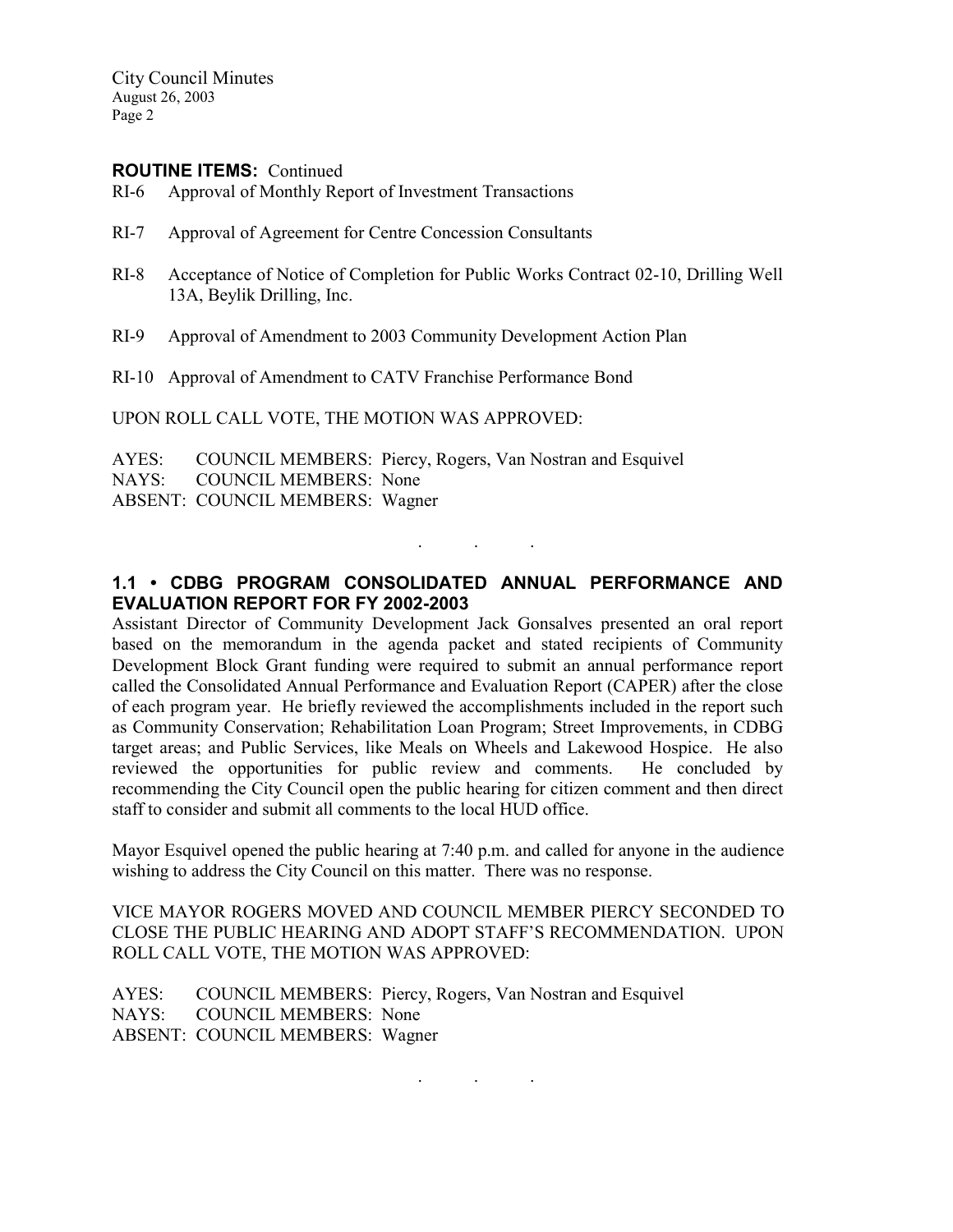# 3.1 • CONSIDERATION OF IMPROVEMENTS TO TRAFFIC CIRCULATION AROUND LAKEWOOD CENTER MALL

Senior Planner Sonia Southwell displayed slides and reported that with the October opening of the new Target store at the north end of the Lakewood Mall, and the recent openings of two new restaurants, traffic on Candlewood Street was expected to intensify. Staff had worked with Willdan to study and make recommendations to improve traffic flow on Candlewood Street. Some of the options included changing striping to eliminate certain left turn movements; installation of raised medians; adding a traffic signal and protected pedestrian crossing; and opening a through access at the rear of the uses on the north side of Candlewood Street east of Graywood Avenue. She also presented a plan which would combine the installation of a traffic signal to be located between Graywood and Clark Avenues and re-striping.

Mayor Esquivel inquired about employee parking. Charles Hallums, General Manager of the Lakewood Center Mall, advised that employees of the restaurants on the north side of Candlewood Street were parking in the lot on the south side, west of the Black Angus restaurant.

Council Member Van Nostran expressed concern about synchronization of a new traffic signal with the existing signals to ensure that traffic would not be backing up, especially at the intersection of Clark Avenue and Candlewood Street. He suggested that the signal could be primarily pedestrian-activated.

Responding to a question from Council Member Piercy, Mr. Hallums stated that vehicle access could be provided at the rear of the businesses on the north side of Candlewood Street by removing the walls between East Side Mario's, Starbucks, and the Boston Market locations.

Vice Mayor Rogers stated that while he liked the ideas that had been presented, he would also like staff to take a look at the intersection of Candlewood Street and Lakewood Boulevard to see if left-turn phasing from Candlewood onto Lakewood, although not previously meeting required traffic warrants, would now be a wise, pro-active move that could mitigate anticipated traffic increases in the area.

### 3.2 • FUNDING PLAN FOR RENOVATION OF LAKEWOOD SHERIFF'S STATION

. . .

City Manager Howard Chambers presented an oral report based on the memorandum in the agenda packet and reported that the City had begun studying the feasibility of renovating and expanding the existing Lakewood Sheriff's Station in 2001 and that he had been authorized by the City Council in June of 2003 to meet with L.A. County staff to develop a funding plan for the project. He advised that the draft funding plan would establish a partnership between the Los Angeles County Sheriff's Department, County Supervisor Don Knabe and the City. The City would secure upfront funding for the construction, which would be repaid by the County, with interest, over a five-year period. He noted that area Congresswoman Linda Sanchez had recently announced her efforts to secure Federal funding for the communication systems and data lines through a pending bill, HR 2799. He concluded by stating that it was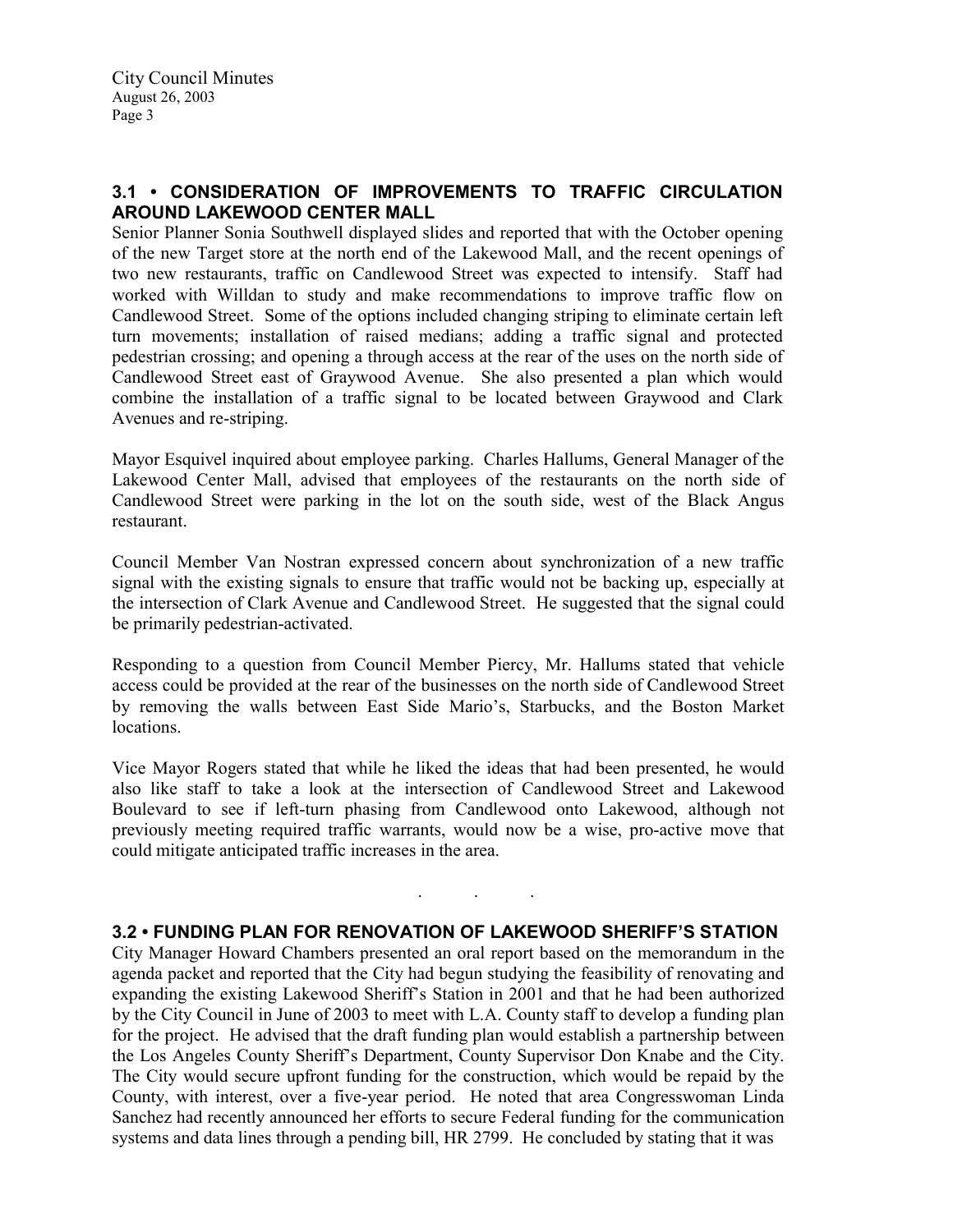City Council Minutes August 26, 2003 Page 4

# 3.2 • FUNDING PLAN FOR SHERIFF'S STATION RENOVATION – Continued

the recommendation of staff that the City Council approve the Los Angeles County Sheriff's Department funding plan for the station expansion and direct the City Manager to continue discussions of funding with the County Chief Administrative Officer and the County Board of Supervisors.

Captain Dave Fender, Commander of the Lakewood Sheriff's Station, stated the current configuration of the station was deficient and no longer able to meet operational needs. He displayed slides showing the areas of the station which were in need of improvements, such as the lobby; dispatch/complaint area; assembly room; briefing room; Emergency Operations Center (EOC); kitchen; secretariat; female locker room; and detective bureau. He noted that the proposed renovation would join the two existing building into one facility and add much needed space.

### COUNCIL MEMBER VAN NOSTRAN MOVED AND COUNCIL MEMBER PIERCY SECONDED TO APPROVE STAFF'S RECOMMENDATION.

Vice Mayor Rogers stated that although he fully supported the project, his executive position with the Los Angeles County Sheriff's Department would cause him to abstain from voting on this matter.

### UPON ROLL CALL VOTE, THE MOTION WAS APPROVED:

AYES: COUNCIL MEMBERS: Piercy, Van Nostran and Esquivel NAYS: COUNCIL MEMBERS: None ABSTAIN: COUNCIL MEMBERS: Rogers ABSENT: COUNCIL MEMBERS: Wagner

### 3.3 • REVIEW OF LOCAL GOVERNMENT REVENUES PROTECTION INITIATIVE

. . .

Assistant City Manager Michael Stover presented an oral report based on the memorandum in the agenda packet and stated that the budget recently approved by the State Legislature and the Governor was acknowledged to be, for local governments, the worst budget ever adopted in California history. He noted that while State legislative leaders had promised to backfill monies taken away from local governments, there was no legal obligation for them to so do. He reported that in its upcoming annual conference, the League of California Cities would be presenting an initiative for the November 2004 ballot entitled "Community Services Defense Act." The purpose of the initiative was to protect local taxes and funding sources from further confiscation by the State without a vote of the people. It was the recommendation of staff that the City Council review the proposed initiative and provide feedback to the Mayor, as the City's voting representative at the League's annual conference.